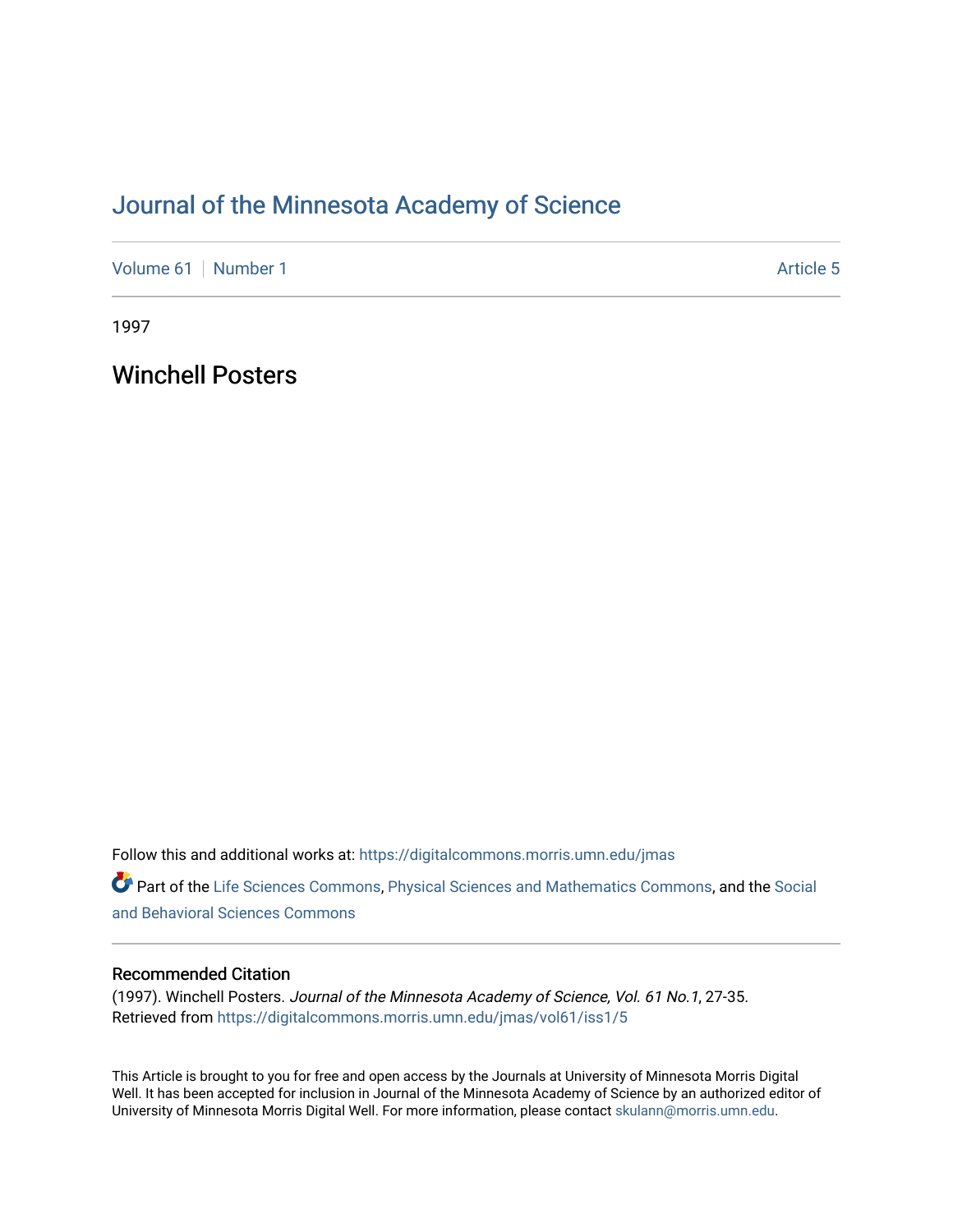# **BoARD A: PHOSPHOROUS FlxATION** IN **TIIE FISH WASTE COMPOST PROCESS**

# *Robert Kreye, Bemidji State University, 1500 Birchmont Drive NE, Bemidji, MN 56601*

This study was conducted to evaluate the quality of compost for agricultural and horticultural uses based upon plants need for phosphorous. Two types of compost piles were set up, Type I consisted of fish wastes mixed with wood fiber and type II consisted of household solid wastes mixed with wood fiber. Four sets of samples were taken through out the experiment and analyzed for the following properties: temperature and pile height, pH, moisture content, carbon, nitrogen, and phosphorous. Available phosphorous was evaluated in this study. All phosphorous analyses were conducted according to standard procedures. The levels of phosphorous and the carbon:nitrogen:phoshorous ratio increased through the first two sampling periods, decreased during the third sampling period, and increased again through the fourth sampling period. Since no phosphorous fertilizer was added during the creation of the compost piles and the microbial activity utilized the phosphorous and again transformed from organic phosphorous to inorganic phosphorous. This increases the levels of nitrogen and phosphorous making the compost valuable for agricultural and horticultural uses.

### **BOARD B: PI.OIDY LEVELS OF HARDY** *ACI1NIDIA* IN **TIIE UNITED STATES DETERMINED BY Row CYTOMETRY**  *Mary Ann Start, University of Minnesota, St. Paul, MN 55108*

Attempts at breeding in *Actinidia* have been complicated by the existence of intraspecific as well as interspecific variation in ploidy. The haploid chromosome number in *Actinidia* is 29, and diploid  $(2n=2x=58)$ , tetraploid  $(2n=4x=116)$ , and hexaploid (2n=6x=174) levels have been identified. Because of the problems encountered when crossing parents differing in ploidy, it is necessary to identify ploidy levels of all plants to be used in breeding. Our objective was to determine the ploidy levels of 61 *Actinidia* accessions currently available in the United States. The accessions were screened for ploidy level using flow cytometry and one plant from each ploidy level was examined microscopically to confirm the flow cytometry estimate. There were 17 diploids, 40 tetraploids, and four hexaploids. There was no intraspecific variation in ploidy in the species *arguta, callosa, deliciosa, kolomikta, melanandra, polygama* or *purpurea.* All A. *kolomikta* and *A. polygama* accessions were diploid. Tetraploid species included *arguta, callosa, melanandra,* and *purpurea. Actinidia deliciosa* was hexaploid. *Actinidia chinensis* had two hexaploid accessions, NGPR 0021.14 and NGPR 0021.3, and one tetraploid, Orange BOR 0919. The *A. arguta* x *A. polygama* cross, 'Issai', was hexa ploid and the *A. melanandra* x *A. arguta* crosses, 'Ken's Red' and 'Red Princess', were tetraploid.

### **BOARD C: BIOASSAY OF FISH WASTE COMPOST FOR JUBIILE SWEET CORN AND MARIGOLDS**

### *Brandy Toft, Bemidii State University, 1500 Birchmont Drive NE, Bemidji, MN 56601*

Two types of fish waste compost were used in this experiment. One was fish waste (FW) mixed with wood fiber (WF) as a bulking agent. Another was a mixture of FW, WF, and household solid waste (SW). Some composts piles were inoculated with preselected mixed culture. Growth media were prepared by mixing compost samples with soil in ratios of 16.7%:83.3% and 33.3%:66.7%. Jubille sweet corn and marigolds were used to test the quality of the biotech-amended compost with soil. Amended soil mixtures of cow or sheep manure, at the same ratios as the fish waste compost, and soil alone were used as references. The resulting compost-soil mixes proved to be significantly better

than the references. High nitrogen content was found in corn grown in 33.3% FW /WF treated with inoculum. The growth medium produced the highest corn biomass (21.45 gm average) was 33.3% SW/FW with inoculum There were no significant differences in nitrogen content of marigolds. Biomass of marigolds were high (13.55 gm and 11.27 gm) in 16.7% and 33.3% WF/FW treated with inoculum. Early and more blooms were found on marigolds grown in 33.3% WF/FW and 33.3% SW/FW treated with inocula.

# **BOARD D: THE USE OF OVERIAP EXPRESSION BY POLYMERASE CHAIN REACTION IN MAKING PLASMA MEMBRANE CA<sup>2</sup> <sup>+</sup>ATPASE MUTANTS**

*Sara Smith and Aderonke Adebayo, Bemidji State University, Chemistry Department, Bemidji, MN 56601-2699* 

Overlap expression by polymerase chain reaction (FCR) was used to introduce unique restriction sites in order to make cassette construct. The unique restriction sites introduced were SPEI and HPAI. The making of the construct allowed us to alter potential Ca<sup>2+</sup> ligands

Vol<sup>409</sup>, Ala<sup>410</sup>, Val<sup>411</sup>, Pro<sup>412</sup>, Glu<sup>413</sup>, Gly<sup>414</sup>, Leu<sup>415</sup>, Pro<sup>416</sup>, Leu<sup>417</sup>, Ala<sup>418</sup>

and in transmembrane domain four of the human plasma membrane Ca<sup>2+</sup> ATPase (hPMCA). All mutations were done starting with hPMCAct120, a truncated pump which lacks the calmodulin-binding domain at the carboxyl-terminus. The use of ct120 allows us to study the activity of the mutants without interference by calmodulin. Oligonucleotides about 30 mers long were synthesized, annealed and ligated to wild type ct120 using  $T_4$  DNA ligase. The mutant DNAs were prepared and the mutations were checked by sequencing.

# **BOARD E: MOLECULAR DISSECTION OF MAIZE RECOMBINANT** - **C4-PYRUVATE,Pl DIKINASE REGUIATION**

*Mary* E. *Lee and Molly A. Moorman, Department of Biology, Moorhead State University, Moorhead, MN, 56563* 

A key enzyme of the  $C_4$ -photosynthetic pathway in higher plants is pyruvate, orthophosphate dikinase (PPDK). As a pivotal enzyme in the  $C_4$  pathway, it undergoes diurnal light-dark regulation of activity which is mediated by a single bifunctional regulatory protein (RP) RP specifically inactivates PPDK in the dark by an ADP-dependent phosphorylation of an active-site Thr residue (Thr-456 in maize). Conversely, RP activates inactive PPDK in the light by phosphorolytic dephosphorylation of this same Thr-P residue. In order to further explore  $C_4$  PPDK regulation by RP via site-directed mutagenesis, we have cloned the maize  $C_4$ -PPDK gene into an expression vector for producing recombinant PPDK in  $E$ . *coli* We have employed a His-tagged construct of this recombinant form for site-directed mutagenesis studies of the active-site regulatory Thr residue. Preliminary analysis of several of these mutants (T456V, T456S, T456D) has produced two notable findings: (i) substitution of aspartate for Thr-456 abolishes enzyme activity. Presumably, this occurs because the negative charge introduced via the aspartate carboxyl group into the active-site functionally mimics the RP inactivation/phosphorylation at this position; and (ii) serine can serve as an RP phosphorylation substrate, while aspartate and valine cannot. This suggests that RP may be related to the Thr/Ser family of protein kineses. More extensive data concerning *in vitro* inactivation/phosphorylation of mutant PPDKs by RP, as well as data on additional Thr-456 mutants, will be presented.

### **BOARD F: THE USE OF A DIELECTRIC SENSITIVE PROBE** IN **DESCRIBING PHOSPHOLIPID MOVEMENT DURING MEMBRANE FUSION**

*Drew Catron, St. Olaf College, Northfield, MN* 

We used a fluorescent probe sensitive to the environmental dielectric constant, to monitor changes in phospholipid bilayer structure. Preliminary experiments demonstrated that the emission spectrum of our probe, Laurodan, was sensitive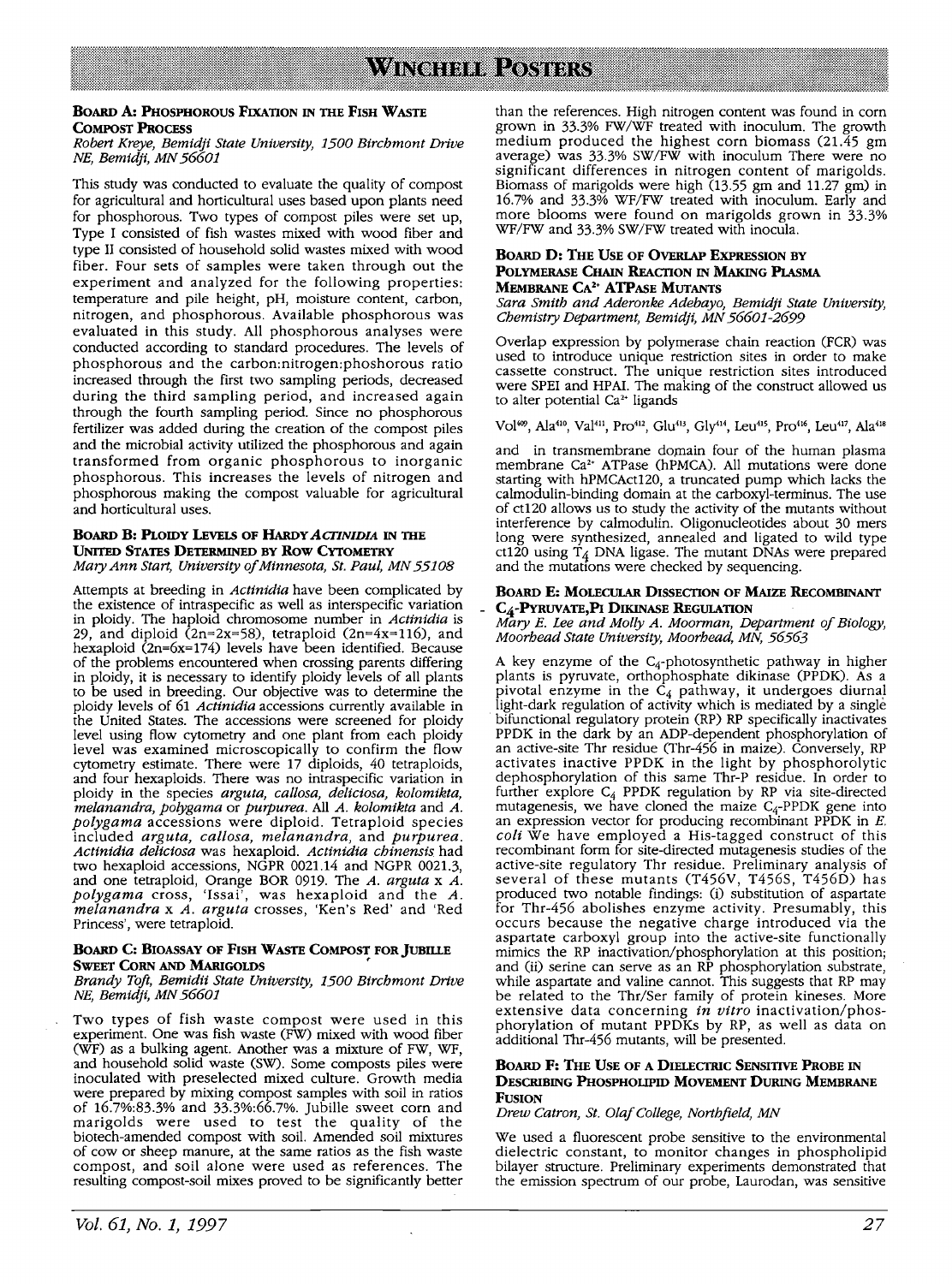to the state of the lipids. Specifically, there were unique emission spectra in the fluid and in the gel states of the membrane suggesting that the state of the lipids and/or the position of the probe changed with temperature. We also tested whether a fluorescent probe could follow rearrangements in phospholipid bilayers as they moved to a more gel-like state, In addition we wanted to study how the rate of lipid shifting compared to the actual rate of fusion. Lipid gel states were induced by temperature changes and divalent cations Laurodan spectra after the addition of divalent cations were identical to lipids in the gel state. We used the ratio of the fluorescence intensity at these two wavelengths to follow changes with time after the addition of ions. It was found that Laurodan monitors environmental change very well. Fusion occurred faster under our experimental conditions and was complete before the lipid rearrangements were complete. Thus, total lipid rearrangement is not required for fusion.

### **BOARD G: LIPID VESICLES FUSED TO SOUD SUPPORTS**  *Matt Hedberg, St. Olaf College, Northfield, MN 55057*

Lipid vesicles fused to solid supports were studied with three main techniques (1) fluorescently labeled probes, (2) surface pKa measurements using a pH indicator dye, and (3) the Atomic Force Microscope (AFM). The spreading and fusing of lipid vesicles made of  $L-\alpha$ -Phosphatidylserine (bovine brain PS) or palmitoyl-oleoyl-phosphatidylcholine (POPC) applied to a solid support made of glass or quartz was studied by fluorescently labeled probes. From this lipid model, we could determine whether and to what extent the vesicles fused. Surface pKa measurements of bovine brain PS were attempted by fusing lipid vesicles to a 0.15 mm quartz cell, measuring the absorbance of a pH sensitive indicator dye (Bromcresol Green), and determining the pH in the cell by comparison with an absorbance verse pH (titration) curve. Atomic Force Microscopy images were obtained from similar lipid preparations (either dry or hydrated) using contact and tapping modes. Both POPC and bovine brain PS fused to the solid support in the form of supported planar bilayers (SPBs). The pKa of bovine brain PS fused to a quartz support is, as yet, undetermined. However, a valuable method has been developed. Finally, the Atomic Force Microscope told us the surface was covered with a bilayer and some small vesicles that did not fuse.

# **BOARD H: EFFECTS OF SUCROSE ON DETERGENT-LIPID INTERACTIONS**

# *Gregg VanderWaerdt, Saint Olaf College, Northfield, MN 55057*

The transition from egg phosphatidylcholine (EPC) vesicles to mixed EPC-octylglucoside vesicles was examined in aqueous media with various sucrose concentrations. Phospholipids spontaneously arrange into bilayers that form vesicles in water. Octylglucoside (OG) is a nonionic detergent that spontaneously forms micelles. Neither its solubility nor its interaction with the EPC bilayer is expected to be directly altered by nonionic aqueous solutes, such as sucrose. However, changes in the activity of the water may alter the solubility of pure OG and its partition coefficient into EPC bilayers. We measured the critical micelle concentration of OG using the fluorescent probe (ANS) as a function of aqueous sucrose concentration. As [sucrose] increased from 0 to 2M, the OG cmc decreased from 22.2 to 11.8 mM. The aqueous [OG] at the point of mixed micelle formation from EPC vesicles, also decreased from 16.9 to 9.3 mM. The ratio of OG/EPC in the mixed EPC-octylglucoside vesicles increased slightly from 2.79 at OM sucrose to 4.29 at 2M sucrose. At high sucrose concentrations additional transition intermediates appeared. The affects of sucrose on OG appears to be in the solubility of OG, and the interactions of EPC headgroups within and between vesicles and mixed micelles.

# BOARD I: **ANTIOXIDANT PROPERTIES OF MELATONIN** IN *ARABIDOPSIS THAL/ANA* **EXPOSED TO OZONE**

*Robert H. Griffiths, Department of Biology, Macalester College, 1600 Grand Avenue, St. Paul, MN 55105* 

Ozone creates damaging active oxygen species in plants and animals. These reactive species can be very damaging to cellular components, particularly cell membranes. Melatonin, a hormone, has been studied extensively in animals and its role as an antioxidant has been proposed. There has been little research of melatonin in plants. In a time of increasing ozone in the atmosphere, it would be interesting to determine if melatonin also plays an antioxidative role in plants. We observed the effects of ozone on plants with varying amounts of melatonin and felt valuable information could be gained by focusing on three main issues: the comparison of levels of melatonin in plants exposed and not exposed to ozone, a comparison of levels of oxidative damage in treated and untreated plants, and the relationship of melatonin production as compared to another free radical scavenger, superoxide dismutase after treatment with ozone. Melatonin concentration was measured with the radioimmunoassay techniques and oxidative damage of membranes was measured using reactivity to thiobarbituric acid. By gaining information on these questions we hope to have a better understanding of the role of melatonin in plants. Preliminary results show that melatonin levels may indeed rise in plants that are exposed to ozone and that higher amounts of melatonin in plants may correlated to reduced oxidative damage in plants.

### **BOARD J: REGULATION OF MELATONIN IN PLANTS** *Sida* Ly, *Macalester College (Dr. Daphne Foreman)*

Research on melatonin has mainly been focused in the animal kingdom although this hormone occurs in both plants and animals. This project aims to increase the understanding of melatonin's affects on the growth of plants, specifically the developmental regulation of melatonin concentration. The species that was used for this experiment is *Arabidopsis thaliana,* the Columbia ecotype. Plants were grown on agarose containing a nutrient **mix** and a melatonin supplement. Plants were then harvested every four days from the five-day to 25-day stages, including the whole life-cycle of the plants from seed to flowering. Whole plant samples were then assayed for melatonin concentration using radioimmunoassay. The final concentrations of melatonin in each sample was determined after careful calculations of disintegrations per minute (DPMs) from the samples and a standard. Results showed that melatonin concentration is regulated at certain stages of growth. Plants do not regulate their melatonin concentration in the early stages of between 5 and 13 days, Overall concentration is not strictly regulated until the 25th day. Melatonin is regulated according to both the amount of exogenous melatonin and according to growth.

### **BOARD K: OBSERVATIONS OF THE EFFECTS OF THE HORMONE MELATONIN ON 1HE Pl.ANT** *SPEOESARABIDOPSIS 1HALIANA:*  **ANALYSIS OF UV-LIGHT INDUCED PHOTOBLEACHING**

*Mike Marshak, Macalester College, 1600 Grand Avenue, St. Paul, MN 55105* 

The damaging effect of photobleaching in plants occurs when chloroplast membranes are damaged by free radicals or singlet oxygen which react with chlorophyll a damaging these molecules causing them to lose their green color. The cause of photobleaching may be related to decreased level of antioxidants. The Colombia species of *Arabidopsis thaliana* was used for the experiment and two groups were designated: the control group was plated and grown in a regular agarose nutrient medium and the experimental group was plated and grown in the same medium with the hormone melatonin added. At day 5, 10, and 15, individual leaf samples were taken from each group and placed on slides for analysis under UV-light. The samples were exposed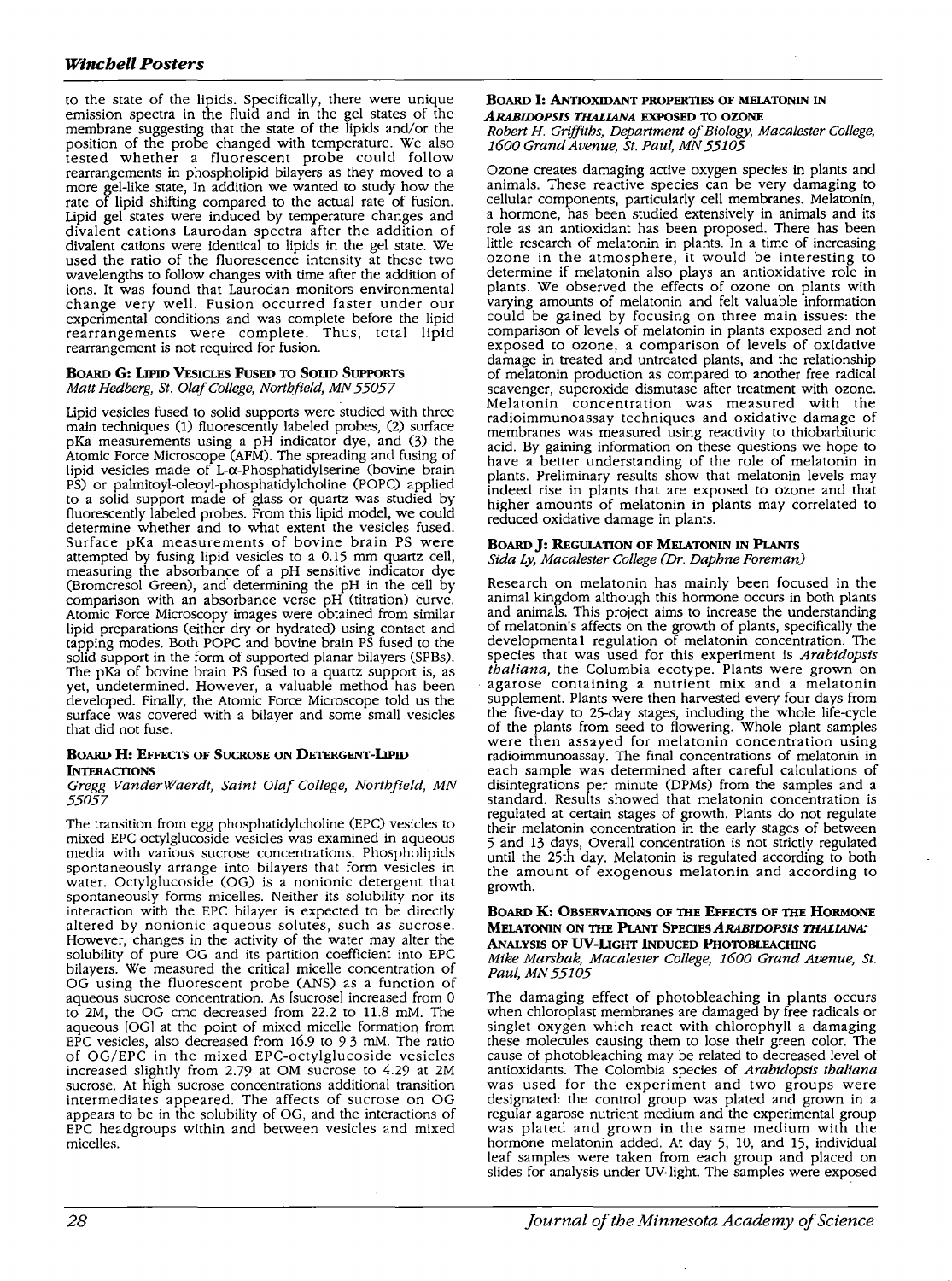to UV-light under an epi-fluorescent microscope for a three hour time span and photographs were taken every 20 minutes by a camera mounted on top of the scope. The results supported the initial hypothesis that melatonin treated species would take longer to photobleach than the non-melatonin control group. The photographs displayed the differences in degree of photobleaching over time between the two groups. Additional experiments are being carried out at this time.

# **BOARD L: IDENTIFICATION OF THE Woon TICK**  *(DERMACENTOR VARIABILIS)* **BY USING SILVER-STAINED DNA SEQUENCING GEI.S**

*Angelic Glennie and Mari Gustafson, Bemidji State University,*  1500 *Birchmont Dr NE, Bemidji, MN* 56601

We used a method of non-radioactive DNA sequencing to identify *Dermacentor variabi/is* ticks. The Polymerase Chain Reaction was performed using oligonucleotide primers that amplified a section of the tick 16S rRNA gene. The PCR product was then purified by gel filtration or membrane filtration. The sequencing reactions and gel staining were<br>performed using the Silver Sequence reagents (Promega, Madison, WI). The DNA sequence read from the gel was used to query the Genbank database. All ticks in our sample that produced readable DNA sequences could be unambiguously identified as *D. variabi/is.* 

### **BOARD M: ANALYSIS OF Woon TICKS** *(DERMACENTOR VARIABILIS)* **FROM BELTRAMI COUNTY, MN FOR THE PREsENCE OF** *BABESIA MICROTI* **AND** *BORRELIA BURGDORFER/ Therese A. Kreutzberg, Bemidji State University,* 1500 *Birchmont Dr. NE, Bemidji, MN* 56601

*Babesia microti* and *Borre/ia burgdorferi* are the agents of two emerging tick-transmitted zoonotic diseases. The protozoan pathogen *B. microti* causes babesiosis and the bacterial pathogen *B. burgdorferi* causes Lyme disease. *Ixodes sp.* are the primary tick vectors. Some reports suggest that *Dermacentor variabilis* is not a competent vector for either of these pathogens. However, the fact that *Dermacentor sp* are capable of transmitting other *Babesia sp.* (e.g. B. *caballi, B. equi)* and the association of *B. microti* and *B. burgdorferi* in ticks led us to further investigate the potential for transmission of these pathogens by *D. variabi/is.* We analyzed 60 *D. variabilis* ticks from Beltrami county, MN for the presence of *B. microti* and 50 for *B. burgdorferi.* We performed Polymerase Chain Reaction (PCR) amp9lification specific for each pathogen on individually prepared tick lysates. No pathogen-specific DNA was detected based on agarose gel electrophoresis of the PCR reactions.

# **BOARD N: EFFECT OF AsCORBIC ACID ON**

# **THETRANSFORMATION FREQUENCY OF C3H-BT1 CELLS**

*Shana M. Pazdernik, Biology Department, Bemidji State University, Bemidji, MN* 56601

**A** mouse embryonic fibroblast cell line (C3H-BT1) which exhibits a high frequency of cell transformation, was used to test the effect of ascorbic acid on the expression of the transformed phenotype. Depending upon severity of the transformation, transformed foci were scored as types I - III, with type III representing the most aggressive cell type. Without ascorbic acid, 44% of the cells expressed the transformed phenotype. At concentrations up to 18 µg/ml, ascorbic acid significantly decreased all types of transformation without affecting survival. Survival was decreased at concentrations above 18 µg/ml. Cells that did express the transformed phenotype expressed a lower frequency of type III and a higher frequency of types I and II transformation in proportion to increasing concentrations of ascorbic acid. At a concentration of 18 µa/ml of ascorbic acid, total transformations were decreased by 9% and type III transformations were decreased by 13%. The results of this experiment are definitive for a relationship between ascorbic acid and the reduction of expressed transformation.

# *Vol. 61, No.* **1,** *1997*

# **BOARD 0: THE EFFECTS OF SITE-DIRECTED MUTAGENESIS ON THE DOUBLE-STRANDED RNA ACTIVATED PROTEIN KINASE PROMOTER ACTIVITY**

*Anthony Kod and Jennifer Hoeft11, 1 Department of Biology, Macalester College, St Paul, MN* 55105; *11Department of*  Pathology, Northwestern University, Chicago, IL 60611

Studies have identified the double stranded (ds) RNA activated and interferon induced protein kinase (p68 or PKR) as a part of the cellular anti-viral and tumor suppression mechanisms. Although the catalytic components of PKR have been well-characterized through mutational studies, regulation of PKR transcription via the promoter has been poorly understood. In this study we examined the functional activities of the PKR promoter through site-directed mutagenesis constructs. All constructs had two to four mismatched base pairs in each of the following sites: distal NF-KB, proximal NF-KB, GAS, proximal Et, Spl, proximal NF-IL6, E2F and the ISRE. The regulation of these transcription factor binding sites were analyzed through reporter assays. Constructs were inserted into a vector (pCAT) and transfected into HeLa cells. Chloramphenicol acetyl transferase (CAT) activities were then measured. Results show that mutations in Ets, proximal NF-KB, NF-IL6, and ISRE sites significantly decreased promoter activity while activities in GAS, Spl, and E2F mutants stayed the same. The distal NF-KB mutant increased almost two folds compared to the a wild-type PKR promoter activity,

# **BOARD P: DETERMINATION OF A PROTEIN TRANSCRIBED BY**

THE  $J_K$ **1C<sub>K</sub> LIGHT CHAIN IMMUNOGLOBULIN TRANSCRIPT** *Chery1 sc'/Jmit, Saint Mary's University,* 700 *Terrace Heights, Winona, MN* 55987

In recent research, the detection of a germline transcript from the  $J_kIC_k$  light chain Immunoglobulin gene has been identified in murine and human pre B cells. An examination was done to determine the possible formation of a protein being encoded by this  $J_k 1C_k$  light chain Ig transcript. The detection of a protein was determined by using immuno precipitation and the Western Blot technique.

#### **BOARD Q: MAPPING THE EPITOPE OF MONOCLONAL ANTIBODY 11D4 TO RAT EPIDIDYMAL SECRETORY PROTEIN**

*Molly M. Freeman, Dept. of Cell Biology and Neuroanatomy, Univ. of Minnesota Medical School, Mpls., MN* 55455

Proteins D and E are highly similar epididymal secretory proteins that localize to the sperm head and tail, respectively, during transit through the epididymis. Monoclonal antibody (Mab) 11D4 was raised against protein D. It recognizes the carboxyl termini of D and E in epididymal epithelial tissue and fluid. Once bound to sperm, protein D is recognized by Mab 11D4, but the membrane form of protein E is not. Our lab hypothesizes that a processing event occurs during the binding of protein E that cleaves its carboxyl terminus containing the epitope for Mab 11D4. A clone encoding the carboxyl terminus of protein D was obtained by immunoscreening a 1gt11 rat epididymal cDNA library. By ligating this clone into the pGEX 4T-1 vector, a fusion protein was made with galutathione-S-transferase, facilitating purification of the fusion protein. The predicted amino could sequence of the homologous mouse protein (CRISP-I), which is also recognized by Mab 11D4, was compared to our clone, and a stretch of nine identical amino acids identifying a putative site for the epitope was found. Controlled exonuclease digestion of the recombinant plasmid and subsequent expression of progressively smaller fusion proteins will define the exact amino acid sequence of the epitope of Mob 11D4, Knowledge of the epitope will assist in further investigation of the differences between proteins D and E and help elucidate their role(s) in sperm-egg fusion.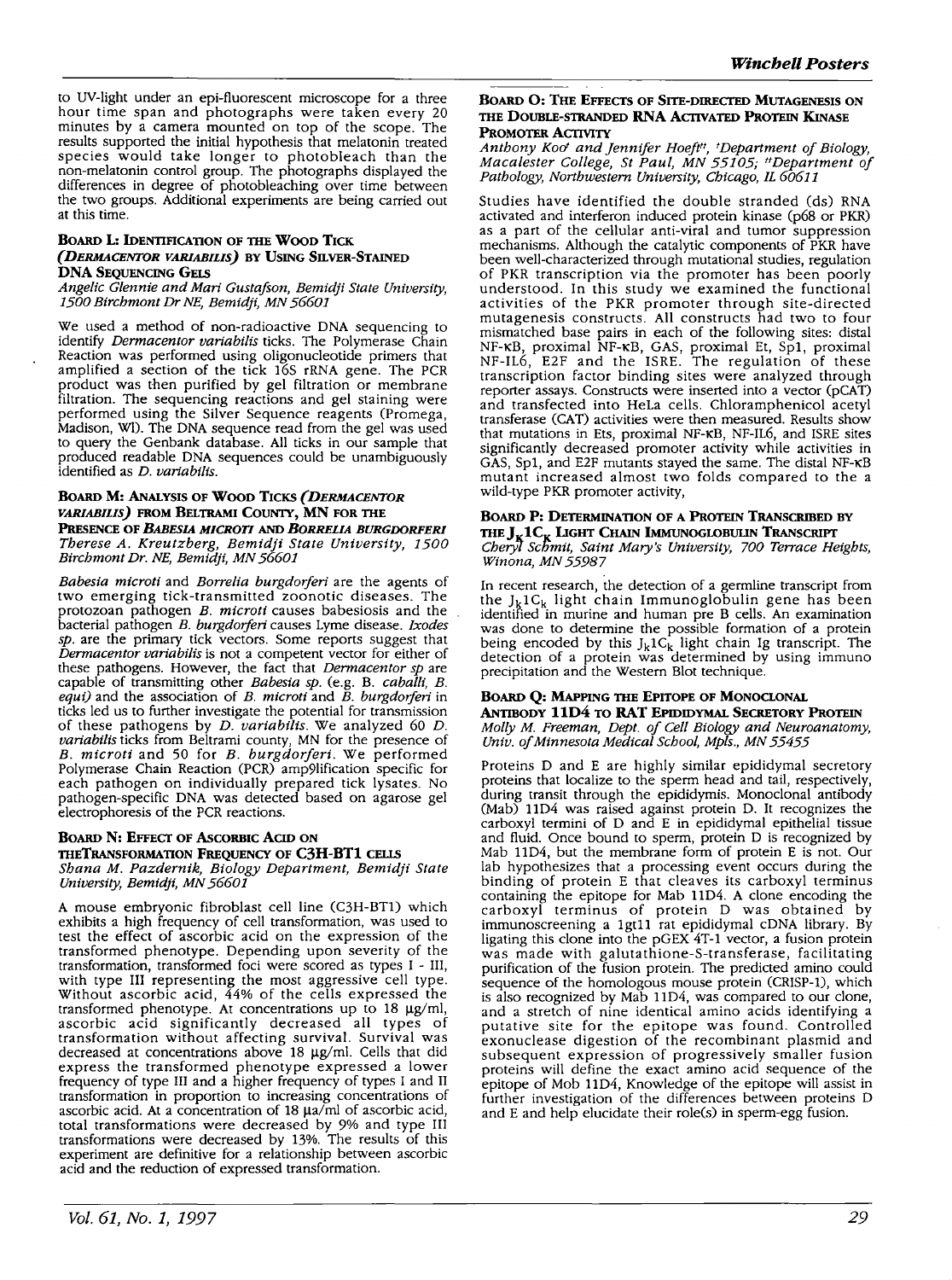# **BoARD R: HEART TRANSPLANT DNA DETERMINATIONS: A**

**CYTOPHOTOMETRIC STUDY OF FEULGEN STAINED NUCLEI**  *Mark Kramp/ and Benjamin Van Vranken, Department of Genetics and Cell Biology, University of Minnesota, 1445 Gartner Avenue, Saint Paul, Minnesota 55108-1095* 

Our laboratory has transplanted cardiac anlage from *Rana pipiens* of one ploidy to another. The ploidy difference makes possible monitoring persistence of the transplant Heart forming regions of triploid (3N) tadpoles were grafted into diploid (2N) tadpoles. The animals were allowed to mature. The heart was resected and the excised organ rudiment was touched to a clean glass slide. Nuclei adhere to the glass and these can be stained with the Feulgen procedure (specific for DNA). The stained nuclei were analyzed by Mendehlson's two-wavelength photocytometric method and compared against control nuclei of known ploidy. The ratio between the two nuclear populations was compared with the student t-test. It was ascertained that some larval animals had a 2N/3N ratio of about 1.5. This finding provides cytochemical evidence that the transplanted heart anlage persisted in those animals with this ratio. We have incomplete data on hearts after metamorphosis. We thank Dr. Richard Knowles, Saint Mary's College? Winona for his instruction in DNA measurements and we thank Dr. Robert McKinnell and Ms. Kristine Klos for providing heart transplant animals for this study

# **BoARD S:** IN **SEARCH OF HETEROCHRONIC GENES** IN

*CAENORHABDITIS ELEGANS* 

*Jodie Miller, University of Minnesota, College of Biological Sciences, 1475 Gartner Ave., St Paul, MN 55108* 

*Caenorhabditis elegans* is a small nematode that develops through four larval stages before reaching adulthood. The timing of *C. elegans* development is controlled by heterochronic genes. Four genes in the heterochronic pathway, lin-4, lin-14, lin-28, and lin-29, have been sequenced and cloned. Our goal is to identify additional genes in this pathway by screening for mutations. We are using transposable, Tc1 elements as the mutagen. Tc1 elements move around and insert themselves randomly in the *C. elegans* genome. The worms screened are lin-4- so the switch from larva to adult is delayed. Mut-6 enhances the movement of TC1 elements in the strain. A col-19 promoter fused to the gene for green fluorescent protein (GFP) serves as a reporter gene. In normal worms, col-19 is only ex-<br>pressed in the adult cuticle. In the event of a Tc1 disrupting a heterochronic gene, the worm is pushed through the  $\check{L}/A$ switch thus expressing GFP. Thus far, I have isolated 15 mutants, one (tc+25) has a mutation in the identified but not yet sequenced heterochronic gene lin-42. We are in the process of locating the single tel that interrupted lin-42. The DNA flanking this tc1 is lin-42 sequence.

# **BOARD T: OPTIMIZATION OF GROWTH CONDITIONS FOR AVIAN CELL CULTURES**

*Tara L. Smith, Linda* K. *Foster, Douglas N. Foster, Science in Agriculture, University of Minnesota, 495 AnSc/VM, St. Paul MN55108* 

The purpose of this project was to optimize avian cell growth using the immortalized chicken embryo fiberblast cell line UMN-SAH/DF-1. Four of the most common tissue culture media were used to support the growth of the avian cells: 1) DMEM with high glucose; 2) DMEM with high glucose supplemented with a 1% selenium, insulin, and transferrin mixture; 3) Medium 199; and, 4) F12/Minimal Essential Medium (MEM) along with eleven different sera from Gibco (Life Technologies Inc., Gathersburg, MD) and Hyclone (Hyclone Inc, Logan, UT). Each of the sera were added to the four media giving forty-four different permutations of 10% serum enriched media to use for comparison of cell growth. Cells at  $3.5 \times 10^4$  ( $3.65 \times 10^3$ /cm<sup>2</sup>) were seeded onto six well plates and grown and maintained with each of the various enriched media for five days. To monitor reproducibility,

each enriched growth medium condition was replica plated three to five times. Results of the different see/media combinations were recorded photographically. An additional experiment was conducted using half of the enriched growth medium conditions above on a primary avian cell culture. This was done to determine if the results of culture conditions obtained with the immortalized line were similar for a primary cell line which is more widely used experimentally.

### **BOARD U: EVIDENCE FOR A NOVEL ZN<sup>2</sup> • TRANSPORTER REGULATED BY KNOWN PROTO-ONCOGENE TRANSCRIPTION FACTOR MYR**

#### *Aubie* K. *Bundy, G. Bradley Alsop, (Colleen Belk), Department of Biology, University of Minnesota-Duluth, Duluth, MN 55812.*

ZRTl and ZRT2 are known to be the genes primarily responsible for Zn<sup>2</sup> • uptake in *Saccharomyces cerevisiae.*   $zrt1/zrt2$  double mutants are capable of  $Zn<sup>2+</sup>$  uptake when they are grown on high  $Zn<sup>2+</sup>$  media, suggesting the existence of a third transporter. To further investigate this possibility, a cDNA library of *Arabidopsis thaliana* was transformed into the zrt1/zrt2 double mutants and the cells were plated on low Zn<sup>2</sup> media, thereby selecting against the double mutants with no other means of  $Zn^2$  uptake. We isolated six colonies capable of Zn<sup>2+</sup> uptake. Three were characterized as containing IRT1, an  $Zn^2$  transporter capable of limited  $Zn^2$ uptake. The other three colonies were sequenced and found to contain the proto-oncogene *myb. myb* is a known transcription factor that is generally active during cell proliferation. Proto-oncogenes, like *myb,* are involved in cell cycle control, and when mutated can lead to cancer. We found that the DNA binding domain of *myb* is a zinc finger domain and as such requires  $Zn^2$  as a cofactor. It is our domain and as such requires Zn<sup>2+</sup> as a cofactor. It is our hypothesis that *myb* induces transcription of a third Zn<sup>2+</sup> transporter (as yet uncharacterized), thus enabling zrtl/zrt2 double mutants to acquire enough Zn<sup>2+</sup> for survival.

### **BOARD V: SYNTHESIS OF PoLY(PHENANTHRYL METHYLENE)**  *David R. Boggs, Bemidji State University, 1500 Birchmont Drive NE, Bemidji, MN 56601*

Synthesis of short chain aromatic compounds containing one carbon bridges have displayed electrical conductivity properties and are thermally stable. The research that will be presented involves the synthesis and characterization of Poly(phenanthryl methylene). The synthesis begins with the reduction of 9-phenanthrene carboxyaldehyde to 9-phenanthrene methanol. This alcohol is then chlorinated by substitution to produce 9-chloromethyl phenanthrene. The polymer is then synthesized by Friedel-Crafts self condensation polymerization producing poly(phenanthryl methylene). Characterization of the monomers and polymer include melting point, FT-IR and NMR analysis.

### **BOARD W: HELIUM-NEON LAsER INITIATED PHOTOSENSITIZED OXIDATION KINETICS OF 1,3 DIPHENYL ISOBENZOFURAN**

*Anthony Haag and Matthew King, Bemidji State University, Department of Chemistry, 1500 Birchmont Drive NE, Bemidji State University, Bemidji, MN 56601* 

The photosensitized oxidation of 1,3 Diphenyl Isobenzofuran was initiated by a Helium-Neon laser at 632.8 nm with Methylene Blue photosensitizer. The reaction kinetics was followed by monitoring the absorbance of 1,3 Diphenyl Isobenzofuran at 420 nm. The overall second order rate constant for the above reaction is obtained by measuring the absorbance decay at different concentrations of 1, 3 Diphenyl Isobenzofuran and Methylene Blue with methanol as the solvent. A kinetic model is developed to explain the photosensitized oxidation mechanism for the above reaction.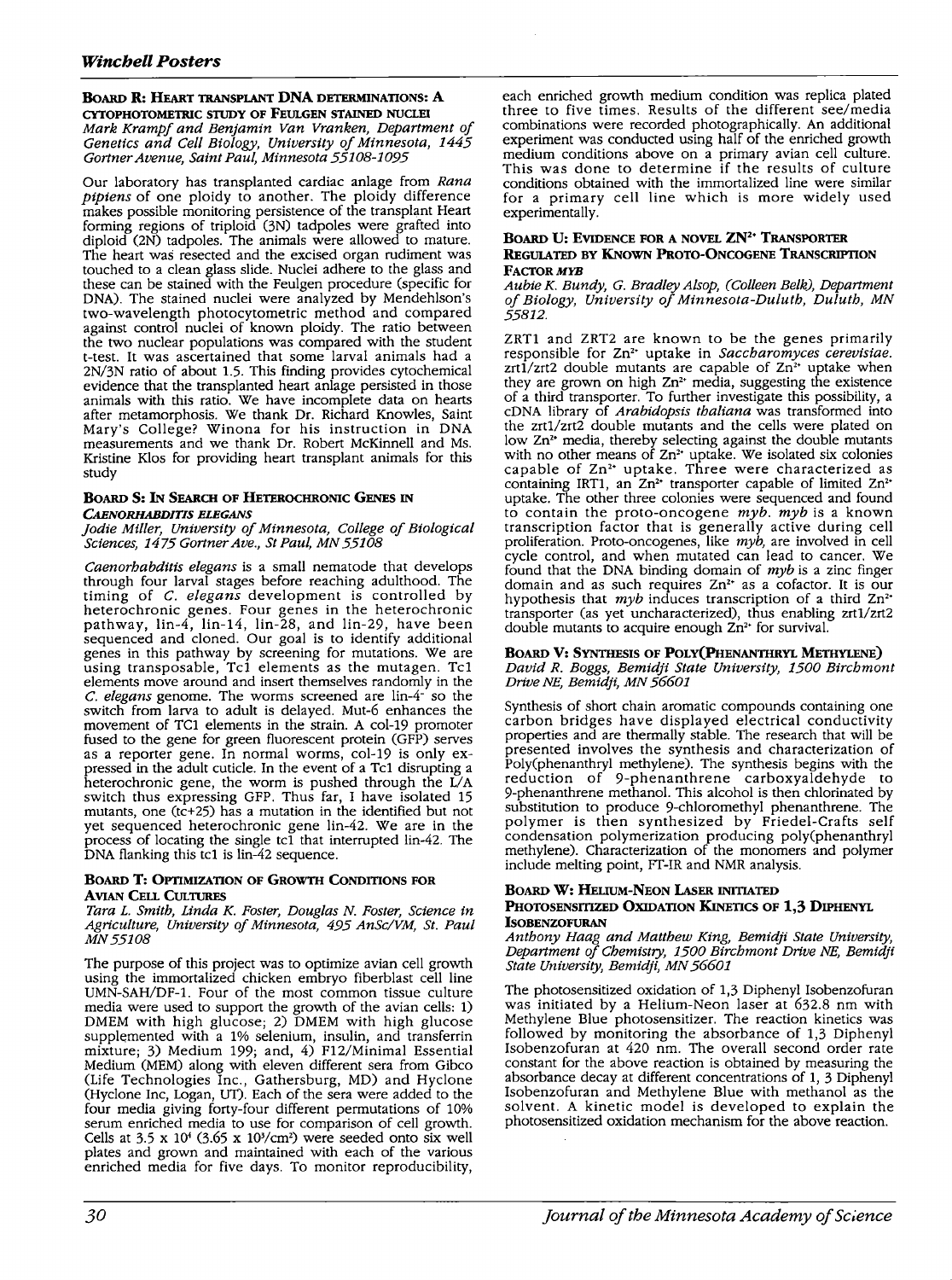# **BOARD X: COMPARATIVE ANALYSIS OF PESTICIDE EXTRACTION METHODS**

# *Julie A. Lapos, College of St. Benedict, 37 South College Avenue. St.Joseph, Minnesota 56374*

Solid phase extraction on C-18 SPE disks, liquid liquid extraction using methylene chloride, and liquid liquid extraction using a 75:25 hexanes: ethyl acetate solvent were compared. Aliquots of water (500mL) spiked with alachlor, atrazine, and trifluralin were extracted using each of the techniques. The extracts were concentrated and analyzed using Gas Chromatography/Mass Spectroscopy. 2-Nitro-mxylene was added as a surrogate and d-10 phenanthrene was used as an internal standard. At spiking levels of 15-40 µg/L there was not a significant difference between the methods.

# **BOARD Y: STUDY OF MEMBRANE FLUIDITY OF HYPERTENSION RATS**

*Janelle Balvik, Mathew Baily, Becky Dangerfield, Abbas Pezeshk", and Derick Dalhouseh, a Department of Chemistry and hDepartment of Psychology, Moorhead State University, Moorhead, MN 56563* 

It is known that systemic hypertension is one of the major risk factor for coronary heart disease. The membrane fluidity of erythrocytes was studied in spontaneously hypertensive rats (SHR) and Witar-Kyoto rats (WKY) using electron paramagnetic resonance (EPR) spectroscopy and spin labeling technique. Our preliminary data show that the membrane fluidity has been altered in hypertensive rats. The values of the order parameter and the maximum splitting parameter for a fatty acid spin-label (5-SASL) were found higher in erythrocytes of SHR than in those found in WKY rats. These results suggest that the decreased of membrane fluidity might be associated with various functional or structural abnormalities of cell membranes.

# **BOARD Z: MOLECULAR DISSECTION OF MAlzE RECOMBINANT C4-PYRUVATE,PI DIKINASE CATALYSIS**

*Brent Selle and Jason Louie, Department of Biology, Moorhead State University, Moorhead, MN, 56563* 

A major enzyme of the  $C_4$ -photosynthetic pathway of higher plants is pyruvate, orthophosphate dikinase (PPDK). PPDK has been demonstrated by several studies to limit the amount of  $CO_2$  assimilated into sugars by  $C_4$  photosynthesis in maize leaves. Our goal is to fully understand how this enzyme works in the maize leaf so it can be can be genetically engineered for improving photosynthetic performance in maize leaves. As a first step in exploring the details of catalysis, we have targeted the central catalytic histidine in the enzyme active-site for site directed mutagenesis. Our goal<br>is to confirm the role of this amino acid in overall catalysis as well as confirming that it is necessary for diurnal light-dark regulation of activity.

### **BOARD AA: LIPID FLIP-FLOP DURING MEMBRANE FuSION**  Timothy Schulz, St. Olaf College, Northfield, MN 55057

Current models of vesicle fusion generally either hold that the lipid monolayers remain segregated, or that lipid movement between monolayers (flip-flop) is permitted. We explored methods of asymmetrically labeling phosphatidylserine (PS) vesicles with the fluorescent membrane probe octadecylrhodamine (R18). R18 is a self-quenching probe that should allow us to observe whether flip-flop is taking place during Ca<sup>2</sup> •-induced fusion. While the outer monolayer could be labeled with considerable specificity, attempts to exclusively label the inner monolayer were unsuccessful. Fusion of vesicles labeled on the outer monolayer revealed that it allows an opportunity for R18 to flip-flop from the outer to the inner monolayer. Whether naturally-occurring lipids actually flip-flop has yet to be determined.

# **BOARD BB: HOW DOES TOURISM AFFECT THE WATER QUALITY** IN **ELY AREA LAKES?**

*Amanda Leino, Hamline University, 1536 Hewitt Ave., St. Paul, MN 55104* 

During the months of June, July and August 1996, Burntside and Shagawa Lakes were tested weekly to determine the effects of the area's increasing tourist trade. Tests were done to look for transparency, pH, nitrate content, phosphate content, dissolved oxygen, B.O.D., and for the presence of *E. coli.* The results were compared with past research and examined for their correlation with the Lake Management Plan. Throughout the summer, there was a trend toward increasing transparency, with fluctuating levels of nitrates and phosphates. *E. coli* was found at the Crab Crick site in Burntside (site #1) and at the Shagawa Lake site near Olsen's Bay (site #6). Overall, the increase in use of the lake areas had no adverse effects on the water quality and both lakes were considered within their prescribed averages throughout the summer. To ensure continuing high lake quality, further monitoring should be done. Potential problem areas should also be monitored so something can be done if increasing levels of contamination occurs.

# **BOARD CC: AN OPTIMIZATION APPROACH TO MODELING FOOD WEB COMPLEXITY**

*A. Croft and V. Card, Macalester College, St. Paul, MN* 

Modern natural ecosystems are continually confronted with exotic species. These newcomers play an often unpredictable role in their new environments. The Brownie Lake, MN case study indicates that the introduction of a new top predator drastically altered the composition and dynamics of the lake's trophic system. A mathematical model has been constructed to simulate this invasion and its effects on trophic structure and community stability. The model tests the hypothesis that community complexity and age are inversely proportional to invasive species success.

### **BOARD DD: A CENTURY OF CHANGES** IN **DIATOM SHAPE AND ABUNDANCE** IN **BROWNIE LAKE, MINNEAPOLIS**

*Nissa Dalager and Virginia Card, Macalester College, 1600 Grand Ave., St. Paul, MN 55105* 

Diatom research was conducted on a sediment core from Brownie Lake, MN. The core was made into epoxy embedded petrographically thin-sectioned slides, which were analyzed with microscope at 400 power. Diatoms were counted, measured, identified, and put into morphology categories based on shape at one to two year intervals along the core. The morphology categories were: round, long and thin, oblong, and irregular oblong. These categories were established based on the effects of shape on three of the four parameter of diatom existence: nutrient uptake, predation, and sinking rate (photosynthesis is the fourth parameter but was not analyzed in this study). Biodiversity, species richness, and abundance were calculated for each interval. This information was then compared to physical changes the lake experienced as it shifted from holomixis to meromixis. Trends in biodiversity, species richness, and abundance were observed for each mixing period. Certain morphologies and species were found to be dominant at different periods in the core. The goal of this study was to use the information collected in order to determine which diatom morphology is most adaptive in a given set of conditions and why.

# **BOARD EE: THE EFFECTS OF ARTIFICIAL CIRCULATION ON TROPHIC STRUCTURE** IN **CRYSTAL LAKE, MN USING PALEO-LIMNOLOGICAl TECHNIQUES**

*Nathaniel M. Dewar, Macalester Biology Department, Macalester College, 1600 Grand Ave., St. Paul, MN 55105* 

Paleolimnological analysis of microfossils in a 35 cm lake core was used to assess the trophic structure of artificially circulated Crystal Lake in Robbinsdale, MN. Artificial circulation began in 1973 to mitigate severe cultural eutrophication from urban development on the lake's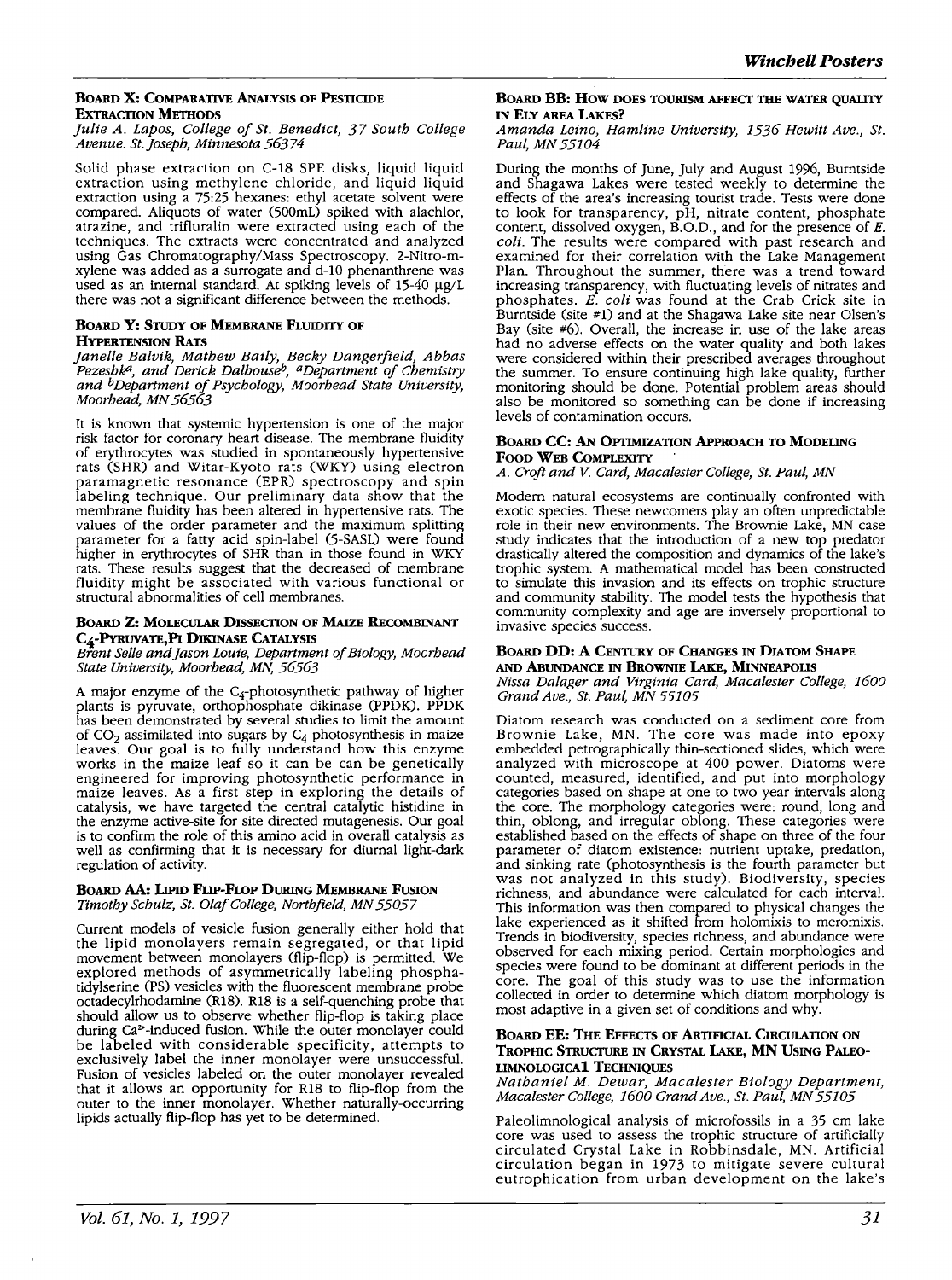# *Winchell Posters*

watershed. Destratification and oxygenation of the water column resulted in a decline in nuisance algae populations, abatement of periodic fish kills, and improved sports fishing. Trophic models suggest that changes in piscivore abundance will cascade down the food web, leading to changes in zooplankton community structure. Quantification of microfossil abundance and composition and throughout the sediment core indicated the immediate impact of artificial circulation on trophic structure and its present stability.

# **BOARD FF: CONSERVATION GENETICS OF FRESHWATER MUSSELS USING PCR**

### *Zachary D. Hayden, Department of Biology, Macalester College, 1600 Grand Ave., St. Paul MN*

North American mussel populations are an intrinsic component of our freshwater fauna, acting as both ecological indicators and food sources for predators. However, they are among the most endangered organisms in the U.S. Population management presents difficulties because larval stages are dispersed by fish hosts. Several efforts have been made to devise efficient and accurate methods of identifying larval stages found in fish hosts during transit. Polymerase chain reaction in conjunction with restriction enzyme digests have previously been used to "fingerprint" some species from Pennsylvania. We have examined mussels, using the same techniques, from the same subfamilies and in some cases the same species to confirm and extend previous work to another geographic location (St. Croix River). Preliminary analyses indicates that this technique can be species-specific and thus will allow for the identification of larval forms found on fish hosts. Also, since this technique requires little tissue, endangered species will not be sacrificed for analysis. We plan to extend this technique to all thirty-nine species in the St. Croix River.

### **BOARD GG: OBSERVED DIATOM DISSOLUTION AS A RESULT OF SPECIES SPECIFIC DIFFERENCES** IN **ELEMENTAL COMPOSITION OF SILIOOUS MICROFOSSILS** IN **BROWNIE LAKE, MINNEAPOLIS, USA**

### E. *W. Mielke and* V. *Card, Department of Biology, Macalester College, 1600 Grand Aue. St. Paul, MN 55105*

Paleolimnological diatom fossils have been used to recreate historical changes in water chemistry. Under some conditions these diatoms have been observed to be poorly preserved or partially dissolved. To study this phenomena, diatom frustules were obtained from a freeze core taken from meromictic Brownie lake. Samples at various level in the sediment were inspected for signs of dissolution using Scanning Electron Microscopy. These results were compared with known historical changes in the application of road salt to an adjacent highway by the Minnesota Department of Transportation. Instead of a linear correlation between preservation and inferred monomolimnion and sediment salinity, uneven dissolution among species of diatoms at the same levels in the sediment was observed. Individual species of diatoms at four levels in the sediment were inspected for elemental composition differences using Energy Dispersive Spectronomy. Results support the hypothesis of a species specific trend in diatom dissolution. This may affect interpretation of paleolimnological analysis of diatom assemblages.

# **BOARD HH: POLLEN HISTORY OF THE PRAIRIE AREA AT THE KA1HARINEJ. ORDWAY NATURAL HISTORY STUDY AREA OF MACALESTER**

### *Kirsten* E. *Redborg* & *Virginia Card, Department of Biology, Macalester College, St. Paul, MN 55105*

Pollen analysis is a valuable tool that can be used to reconstruct past vegetative environments. It was hypothesized that pollen analysis could be used to determine disturbance history and subsequent vegetation changes for the prairie area at the Katharine J. Ordway Natural History Study Area of Macalester College. Sediment samples were collected from two sites, a temporary pond and a permanent

pond. Samples were processed and pollen was concentrated using the standard pollen prep method. Slides were made and 300 pollen grains were identified and recorded for each sample collected from the two ponds. Differences in both the type and number of pollen grains were observed between samples however these preliminary results are unclear due to poor pollen preservation in deeper sediment layers. At both sites tree pollen abundance seemed to decrease as depth of sediment layer increased. This suggests that trees may have been less abundant in the study area in the past or alternatively, tree pollen does not preserve as well as other pollen types.

## BOARD II: **CELLULASE PRODUCTION FROM WASTE PAPER VIA**  *TRICHODERMA REECEI*

### *Mark D. Almlie and John L. Giannini, St. Olaf College, Northfield MN, 1500 St. Olaf Ave, 55057*

The demand for ethanol as a renewable and more environmentally friendly alternative to fossil fuels has continued to increase. Most ethanol is currently produced from starch crops such as com and beets. An alternative production method involves using lignocellulosic biomass and a biological intermediate. One such process uses the fungus Tricoderma reecei to break down the lignocellulosic biomass into sugar, which can then be fermented into ethanol in a process known as the simultaneous saccharification and fermentation process (SSF). This study deals with optimizing Trichoderma reecei's ability to produce cellulase enzymes which are used to break down the lignocellulosic material. We have implemented a process for the production of these cellulase enzymes and are testing the effects of nutrient concentration, aeration, and temperature on the efficiency of this process.

# **BOARD JJ: GENETIC VARIATION W11HIN AND AMONG**

#### POPULATIONS OF LEMNA MINOR L. (DUCKWEED) *Justin Straub, Saint Olaf College, 1500 St. Olaf Ave, Northfield MN55057*

Analysis of genetic variation among six populations of *Lemna minor* L. (Duckweed) was studied using seven enzyme systems, which resolved nine loci; 50 fronds from each population were analyzed. The mean number of genotypes per population was 22.7, with a total of 86 clones detected in all populations. 62% of the clones detected were found in only one population, and 26% found in two populations, implying geographic barriers to dispersal. We believe sexual reproduction, contrary to expectations, creates the relatively high levels of variation observed within these populations. F<sub>ST</sub> values were not significantly different from zero, indicating similar allelic frequencies among populations. Deviations from Hardy-Weinberg expectations were observed, but 64.8% of the loci examined conformed to expectations. An excess of heterozygosity was observed (mean  $F_{1S} = -0.313$ ) for half of the loci. We have no compelling explanation for the high levels of heterozygosity; many factors (obligate outcrossing, ploidy levels, gene duplication, and selection forces) could play a role.

# **BOARD KK: THE CONSEQUENCE OF POPULATION SIZE AND FLORAL TRAITS ON SEED SET** IN *RUDBECKIA HIRTA*

*Christy Olson, Department of Ecology, Evolution and Behavior, University of Minnesota, 1987 Upper Buford Circle St. Paul, MN 55108* 

Pollinator visitation may depend on plant population size and floral traits, affecting fitness of insect-pollinated plants. In addition, species such as *Rudbeckia hirta* (Black-eyed Susan), that have a self-incompatible breeding system, require pollen from a donor with a different S-allele at the incompatibility locus. Smaller populations with lower S-allele diversity may decrease seed set. To examine the influence of population size and floral traits on seed set, inflorescences on twenty-five *R. hirta* plants were observed within two large and two small populations. Pollinator visitation was recorded for each inflorescence. As an estimate of fitness, seed set was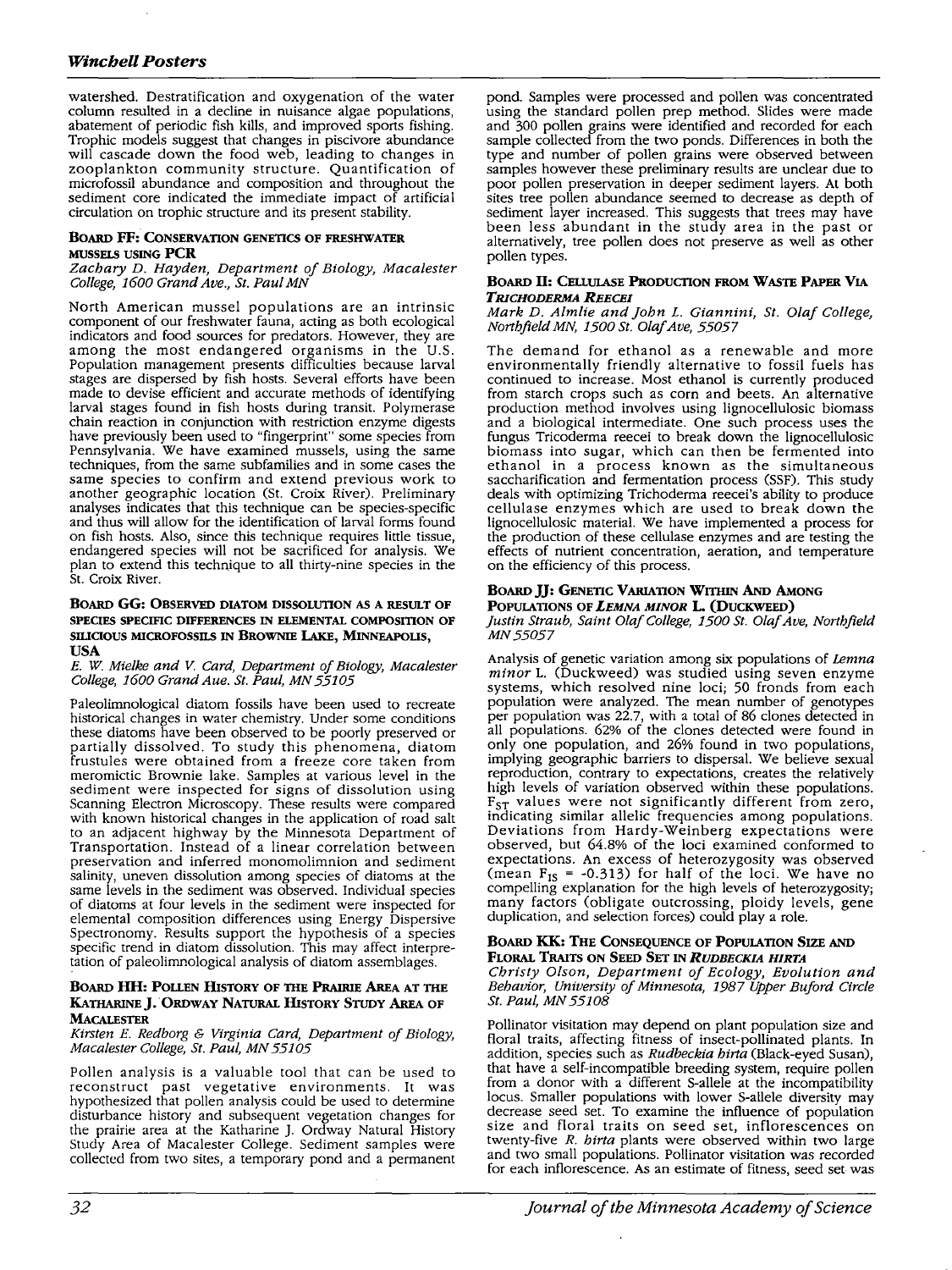determined for all inflorescences. Multiple regression analyses determined the influence of floral traits, pollinator visitation, and population size on seed set. Population size accounted for most of the variation in seed set, with smaller populations having lower seed set. Variable floral morphologies significantly affected seed set when the data was pooled, but visitation traits were insignificant. Future field work will focus on insect visitation as a function of individual floral traits in one large population, and a greenhouse experiment will more directly determine the level of S-allele diversity within populations.

# **BOARD ll: INSECT HERBIVORES AND SEED SET** IN AN **ENDANGERED CALIFORNIA ENDEMIC Pl.ANT**

*Erika Bailey, Division of Science and Math, University of Minnesota-Morris, 600 E 4th Street, Morris, MN 56267* 

*Blennosperma bakeri* (Asteraceae) is an endangered plant species occurring exclusively in California's Sonoma Valley. This small, yellow-flowered plant grows in temporary vernal pools - shallow depressions which catch winter rain and slowly dry up by summertime. In 1993, my advisor, Joan Leong, studied pollination processes of  $B$ . bakeri at a mitigation site. Mitigation sites are places where developers have to preserve or create vernal pools for other pools being destroyed. My part in this project involved counting and analyzing *B. bakeri* seed set and thrip abundance in restored, created and natural vernal pools. Preliminary analysis suggests a higher seed set in restored vernal pools than in created and natural pools. Thrip presence or absence did not seem to have an effect on seed set. However, these analyses did not include one variable of interest, the size of the flower patches. The size of the *B. bakeri* flower patches might affect the seed set within patches. My advisor and I are presently analyzing the additional variable of flower patch size.

### **BoARD MM: ECONOMIC CONSEQUENCES OF MODEL SELEC-TION ON AGRONOMIC INPuTS: NITROGEN ON** *ZEA MAYS* **L.**

*Joel Anderson, University of Minnesota-Morris, 600 East Fourth Street, Morris, Minnesota 56267* 

The value of corn production in the U.S. is nearly \$20 billion annually. Producers depend on nitrogen (N) fertilizer application rates that are determined by applying response models to yield data. When no single model fully explains yield-fertilizer relationships, consequences of selecting models must be examined. The purpose of this evaluation was to compare economic consequences of selecting common response models, namely a quadratic  $[f(N<sub>O</sub>)]$ function, a splined quadratic-plateau  $[Q/P]$  function, a hyperbolic tangent [tanh(N)] function, and a Mitscherlich exponential  $[M_{EXP}]$  function in 40 data sets. Models were fitted to yield data collected over five years from a silt loam<br>in which four tillage treatments, two hybrids and five N rates were used. Prices for corn, \$0.103 kg<sup>1</sup>, and N, \$0.392 kg<sup>1</sup>, were determined from historical data. For all models, average optimal economic N rates ranged from 89 to 209 kg N ha·'. Root mean square error and  $r^2$  values of the  $f(N_O)$ ,  $M_{EXP}$ , and tanh(N) models showed these models were better than the  $Q/P$  model. The  $f(N<sub>O</sub>)$  model predicted larger corn yields and profits most often. Both  $f(N_O)$  and tanh(N) models minimized economic consequences of choosing an incorrect model.

### **BoARD NN: BEHAVIORAL EFFECTS OF NERVE GROWTH**  FACTOR IN SPINALLY-MEDIATED ANTINOCICEPTION IN MICE *Julie Knoll, Macalester College, 1600 Grand Avenue, St. Paul, MN55105*

The understanding of nociceptive (pain) pathways and possible ways to intercept them using drugs is an important facet of pain and neuroscience research The purpose of this study was to determine the effect of spinally administered recombinant human nerve growth factor (rhNGF), a type of neurotrophin, on nociceptive processing in mice. The hot-plate thermal nociceptive assay was the behavioral technique used to assess this effect It was found that intrathecal rhNGF had no effect on hotplate latencies when

administered in naive mice compared to control. It did, however, significantly reduce hyperalgesia in mice which had been pretreated with a bilateral intraplantar administration of carrageenan. Carrageenan is used to create a model of local inflammation similar to that observed with chronic pain such as arthritis. This effect of NGF was dose-related and blocked by co-administration of AG-879, a protein kinase inhibitor which acts as an antagonist of the NGF receptor, *trk A.* These studies seem to indicate that there is a change in spinal neurotrophin sensitivity in the carrageenan model of inflammation. This altered sensitivity may be due to a change in *trk A* receptor number or affinity.

# **BOARD 00: CHARACTERIZATION OF CARRAGEENAN-INDUCED HINDPAW INFLAMMATION** IN **THE MOUSE**

*K.E. Sloan, j.S. Knoll, R. Nakkash, L. Aanonsen, Dept. of Biology, Macalester College, St. Paul, MN 55105* 

Although a few laboratories have reported using carrageenan (carra) to induce an inflammatory response in the hindpaws of mice, there has yet to be a complete characterization of carra-induced hyperalgesia in this animal. The purpose of this study was to characterize the development of hyperalgesia, edema and leukocyte infiltration in mouse hindpaws that were intraplantarly injected with carra. Prior to injection, baseline responses to a thermal nociceptive test (hotplate, 54°C) were determined and paw widths were measured using digital calipers. Ten  $\mu$ l of 6% carra was injected bilaterally into the intraplantar surface of the mouse hindpaws. Paw widths and hotplate latencies were measured over a 48 hour period following treatment. Carrageenan produced a significant nociceptive response at 30-60 min manner by indomethacin. Paw widths of care-treated mice were significantly greater than saline controls throughout the time course. At several time points, planter tissue was removed, fixed and processed for light microscopy. Tissue from the carra group showed a much higher concentration of neutrophils and macrophages than the saline group. The hyperalgesia, edema and infiltration of immune cells observed in this study confirm that carrageenan induces an acute inflammatory response in mice.

# **BOARD PP: THE EFFECTS OF RADIATION ON DNA: THE ROLE OF ANTITuMOR DRUGS ON RADIATION DAMAGE**

*Michele Jacobson, Christine Carlson, and Abbas Pezeshk, Department of Chemistry, Moorhead State University, Moorhead, MN 56563* 

The radiation damage to DNA proceeds via two fundamental mechanisms. In one, damage is indirect since dilute aqueous solutions are studied at ambient temperatures. Under these conditions, the damage is largely confined to water molecules. In the other mechanism, damage is direct in which damage is primarily within the DNA molecule. We have been interested to study the direct damage processes using electron paramagnetic resonance (EPR) spectroscopy. Exposure of frozen aqueous solutions of DNA to gamma radiation at 77 K resulted in the formation of guanine-center radical-cations  $(G^{\cdot})$  and thymine radical-anions  $(T^{\cdot})$  or cytosine radical-anions (C-). These radical centers have been clearly identified We have also investigated the effects of radio-protective agents and radio-sensitizers on the extent on the radiation damage to DNA

### **BOARD QQ: MYOCARDIAL PRECONDITIONING: ISCHEMIC VERSUS PHARMACOLOGICAL**

*Elizabeth E. Painter, Peter* L. *Hoth, John N. Bachman, Cristine M. Reiling, and David G.* L. *Van Wylen, Saint Olaf College, 1500 St. Olaf Avenue, Northfield, MN 55057* 

Ischemic preconditioning of the heart is a phenomenon in which brief ischemia (low blood flow) induces enhanced tolerance against subsequent periods of ischemia. This study investigated ability of pharmacological preconditioning to mimic ischemic preconditioning. Tyramine, which causes norepinephrine release, and adenosine, which has been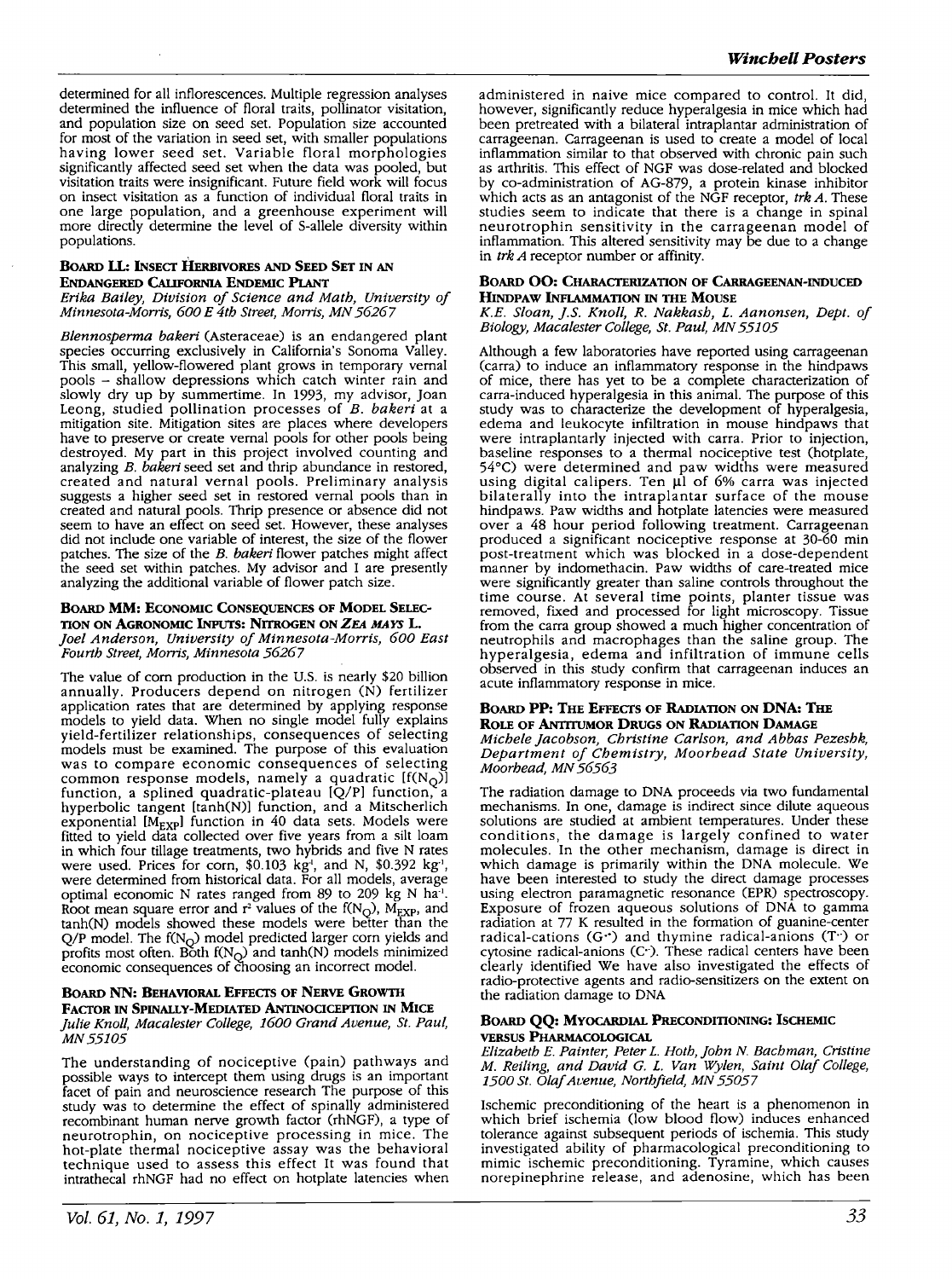proposed to mediate ischemic preconditioning, were used as pharmacological preconditioning agents. A coronary artery was snared and a microdialysis probe was used to sample myocardial interstitial fluid from the ischemic zone. Four groups of ketamine xylazine anesthetized rabbits were studied. All animals were exposed to 30 min. of regional ischemia and 2 hours of reperfusion. One of four treatments preceded ischemia: 5 min. ischemic preconditioning, adenosine preconditioning (200 µg/kg/min. for 5 min.), tyramine preconditioning (1.5 mg/kg bolus), or no preconditioning. The endpoints used to assess preconditioning-induced protection were; 1) an attenuated increase in purine metabolites during ischemia, and, 2) a reduction in the size of the ischemia-induced infarct. Ischemic preconditioning effectively reduced infarct size and attenuated purine metabolite accumulation. Both pharmacological preconditioned groups showed signs of intermediate reduction of infarct size without a significant reduction in purine metabolite accumulation. We conclude that pharmacological preconditioning can mimic some aspects of ischemic preconditioning but does not offer complete protection.

### **BOARD RR: THE EFFECT OF DEFIBRINATION ON HYPERACUTE XENOGRAFT REJECTION**

*Leif Dahleen, Brad Chmielewski, University of Minnesota* - *Twin Cities* 

The role of fibrin in hyperacute rejection (HAR) is controversial. Fibrin has been thought to play an active role in the pathophysiology of HAR, but fibrin deposition in xenorejected grafts may only represent postmortem artifact (unrelated to the rejection process). To study this question, we used ancrod, a thrombin analogue derived from pit viper venom, and hirudin, a thrombin-inactivating compound derived from leeches. Ancrod cleaves fibrinogen to fibrin<br>monomers, which are incapable of polymerization and are quickly degraded; the end result is fibrinogen depletion. Hirudin binds and inactivates thrombin, rendering it unable to convert fibrinogen to fibrin, but it does not affect fibrinogen levels. In our study, we performed guinea pig-to-Lewis rat heterotopic cardiac xenotransplants. We divided recipients into 4 treatment groups; untreated controls, heparin treated, ancrod treated, and hirudin treated animals. Serum samples were drawn to determine fibrinogen levels, aPTI, TI, and CH50 complement activity. Graft survival time was determined upon rejection. The coagulation data from animals in each of the three treatment groups showed effective dosing. However, survival time was only prolonged<br>in the ancrod treated group. We then found that ancrod has a dramatic effect in decreasing CH50 complement activity. Inhibition of the complement system is known to prolong xenograft survival in this model and is likely responsible for the prolonged graft survival in the ancrod group. These findings suggest that fibrin does not play an active role in the temporal progression of HAR.

# **BOARD SS: MICROBIAL DEGRADATION ON AsPHALT**

*Holli Sprague, Bemidji State University, 1500 Birchmont Drive NE, Bemidji, MN 56601* 

The research of Microbial Degradation on Asphalt samples investigated microbial activity along Minnesota roadways. The test examined asphalt samples and soils from five districts, by submerging asphalt puck samples to observe the microbial activity in laboratory conditions. The soils were held in a container designated for each district and moisture content (i.e. Bemidji puck samples were submerged in Bemidji area soil at  $30\%$ ,  $60\%$  and  $90\%$  of field capacity).<br>Control puck samples were put in a container of the same moisture contents, but not in soil. Pucks were then removed from the soil at three, seven, twelve and finally eighteen month periods. Tests of Alkalinity, pH, Nitrates, Nitrites, NH4 ·-N, Total Nitrogen, Hydrocarbon and Total Phosphorus were done. Seventy-four isolates were found to belong to the genera Pseudomonas, Micrococcus, Flavobacterium,

Mycobacterium and Pro-actinomyces and Actinomyces. Tests concluded a direct correlation between microbial activity and the chemical composition due to the microbial degradation. A direct correlation was also found between microbial population in the soil and degree of degradation.

### **BoARD TT: IDENTIFICATION OF GENES HOMOLOGOUS TO THE PSEUDOMONAS SYRINGAE EPIPHYTIC FITNESS GENES ESTA ANDESTB**

*Timothy Schmitt, Concordia College, 275 N. Syndicate, St. Paul, MN 55104* 

Previous studies have discovered that two genes, *estA* and *estB,* affect epiphytic fitness in *Pseudomonas syringae,* a gram negative bacterium that is common to numerous plant species. The specific function and their conservation within the *Pseudomonads* and other epiphytic bacteria are poorly understood. In this study, *estA* and *estB* were isolated and used to probe genomic DNA from different species of bacteria for genes similar in sequence to the epiphytic genes estA and estB found in P syringae. Genes homologous to estA were found to be conserved within a small group of *Pseudomonads.* The group of Pseudomonads possessing genes homologous to *estA* are closely related, based on previous r-DNA homology studies. A gene similar *to estB is*  shared among all of the *Pseudomonads.* Curiously, other species of epiphytic bacteria, such as *Erwina* displayed no such homology to either the *estA* or *estB* gene, although all epiphytic bacteria overcome the same set of harsh environmental conditions.

### **BOARD UU: TEMPERATURE DEPENDENCE OF THE SPUTIERING YIELD OF AG/Cu Alloys**

*Christopher D. Hawes, Terrence D. Krueger, Kim W. Pierson, Department of Physics and Astronomy, University of Wisconsin-Eau Claire, Eau Claire, WI 54702* 

Measurement of the total sputtering yield of multi-phase Ag/Cu alloys as a function of temperature for normally incident 200 eV Ar<sup>+</sup> at a dose of  $3 \times 10^{19}$  ion/cm<sup>2</sup> has been performed. The yield was a maximum at the lowest temperatures and decreases as the temperature increases. This difference in yield between. high and low temperatures can be explained in terms of the development of an altered surface topography during sputtering. SEM micrographs reveal the presence of pronounced cones, ridges, and pebble-like features on the high temperature sample; whereas, at low temperature the sample surface is relatively smooth. A roughened surface will decrease the yield due to redeposition of the sputtered material onto neighboring features. Bombardment enhanced surface mobility accounts for the formation of the altered surface topography at high temperature.

# **BOARD VV: GENDER AND COMPUTERS: A LooK AT THE SOFTWARE USED BY UPPER ELEMENTARY STUDENTS**

*Sarah]. Waddingbam, Timothy]. Davis, Mankato State University, PO Box 8400, MSU Box 35, Mankato, MN 56001* 

The use of computers is now common in many classrooms (Kling, 1991) Research has shown that computer use is viewed as more of a male domain (Wilder, Mackie, & Cooper, 1985), however, it is not clear whether males and females use computers for the same reasons or whether they use them to do the same things. Therefore, the current study examined the different types of software employed by fifth grade boys and girls. It was hypothesized that software containing war games and sports would be more popular for fifth grade boys, whereas software that is art and learning oriented would be more popular for fifth grade girls.